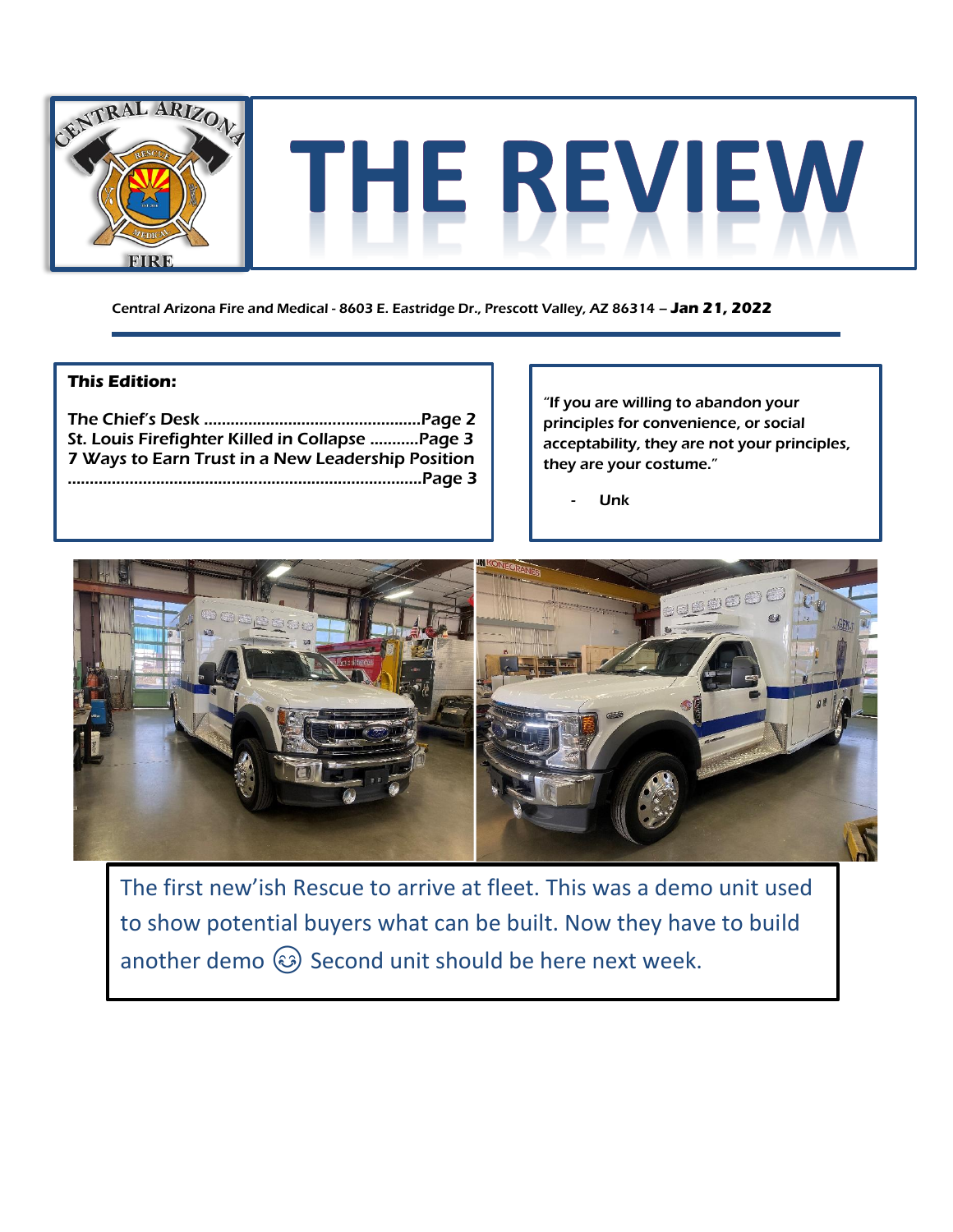## **The Chief's Desk**

I've mentioned Certificate of Necessity (CON) statutory reform, but what does that really mean and does the public understand "CON?" First and foremost, we are starting to refer to it as Ambulance Reform. Truly, we are trying to reform legislation that directly relates to ambulance transport. This week I hope to provide a little more background into exactly what it is we are trying to accomplish through this reform; however, before we get there, I think I need to share a brief summary of the 1999 Auditor General's Report that has been ignored by state officials for nearly a quarter century.

What exactly did the Auditor General include in the final analysis of DHS and the CON report?

- The Certificate of Nec**es**sity is an *unnecessary* form of regulation
- The Bureau does not adequately handle complaints

#### **Upcoming Events:**

Jan 24: Lunch meeting with PRCC, Meeting at the Capitol Jan 25: Chamber Breakfast, Meet with LD1 House Candidate, AFCA/AFDA Education Committee Jan 26: Birthday Potluck, Meet with Peer Support Team Jan 27: CON Stakeholders Meeting at Capitol, PV Council **Meeting** 

### **Board Meetings:**

January 24: Administration CVFD – 1600-1630 CYFD – 1630-1700 CAFMA – 1700-1830

Let's start with the first one first. Why did the Auditor General for the State of Arizona say that the CON process is an unnecessary form of

regulation? First, he found that the process limits competition. At the time of the report, Arizona was only one of seven states to use such an antiquated process. Today, Arizona is one of only two that still use it. Second, he found that the CON system does **NOT** guarantee adequate ambulance services, or that CON holders provide quality service that is sufficient to meet even the most basic safety requirements. Third, "Even within CON service areas, the system is **ineffective** for ensuring quality." He goes on to say that the "Bureau does not systematically monitor key quality indicators, including ambulance response times." Does any of this sound familiar to you in 2022?! It is, after all, a report from 1999.

In the third paragraph of the summary, the report states that the CON system limits competition by creating barriers to other ambulance providers entering the system, whether public or private. If existing CON holders are reporting they are meeting response times listed within their CON, the Bureau may decline another provider's application, even if that provider can provide better and more cost-effective services. So, a provider may report they are meeting the standard when in fact they are not – I mean the auditor did point out that the Bureau was not adequately monitoring response times. Still today, no controls are in place or exercised to hold a provider responsible for providing accurate response data. Returning to the concept of limiting competition, "The CON system prevents local governments from finding an ambulance service that might better and more affordably meet their communities' needs, including possibly providing services through their own fire departments."

At the end of this section, the Auditor concludes that if the CON process is to remain, oversight needs to be improved – in 1999. Just as a side note, oversight has not improved in nearly a quarter century since the report was issued. **Cont. Page 4**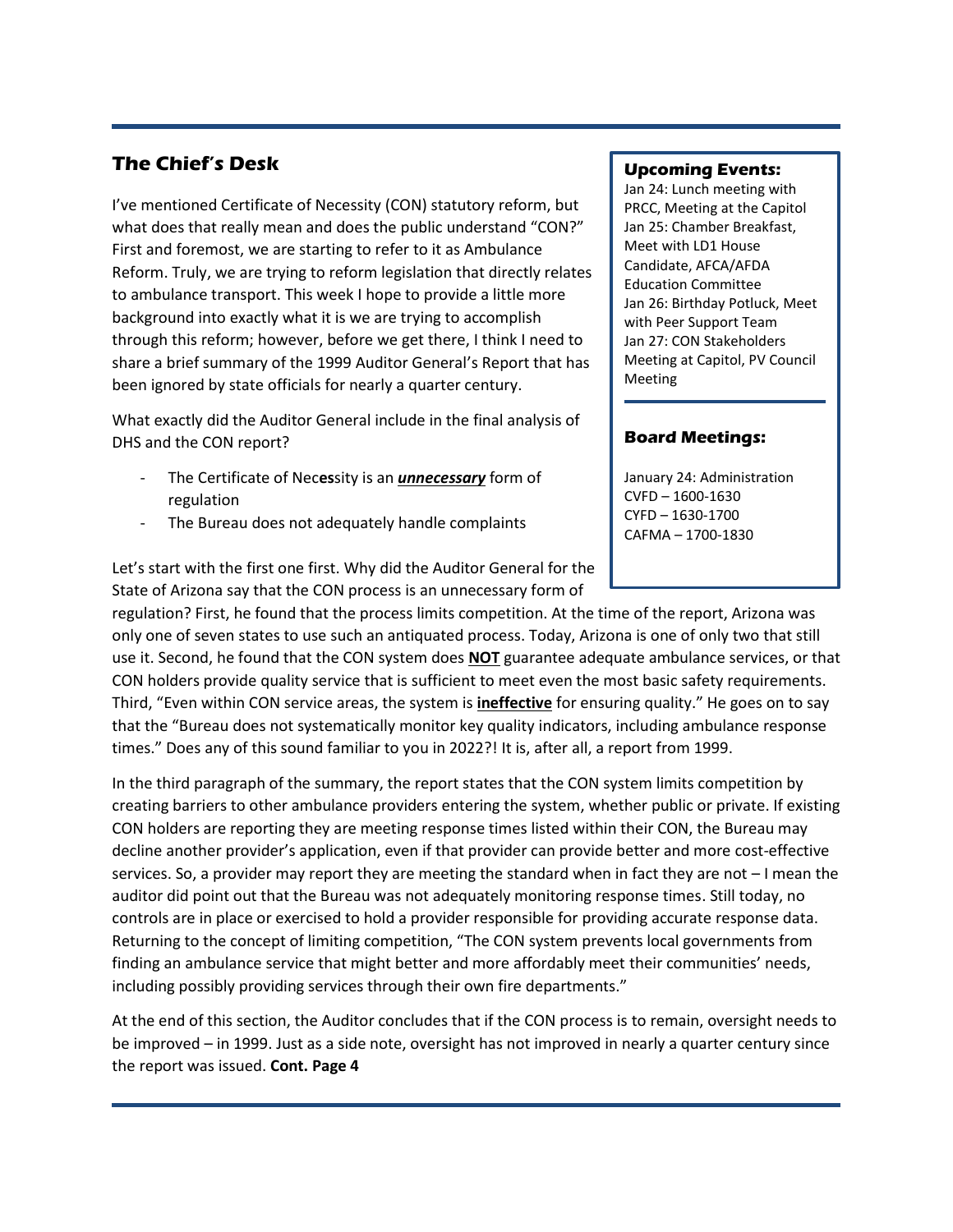# **St. Louis Firefighter Killed in Collapse**

**By: Katie Kull**

Jan. 14—ST. LOUIS — A St. Louis firefighter was killed and another injured Thursday after the roof of a home collapsed during a fire in north St. Louis.

Firefighters were called before noon to the 5900 block of Cote Brilliante Avenue in the Wells-Goodfellow neighborhood, according to the department. There, crews saw a fire consuming the 2.5-story building, long designated as vacant by the city.

Firefighters had put out the flames on the first floor and were checking to make sure no one was on the second floor when they decided to turn back because the fire was getting too intense, said St. Louis fire Chief Dennis Jenkerson.

As they turned to leave, the building's roof and top story collapsed, burying Benjamin Polson, who died at the scene. Another firefighter was injured, Jenkerson said.

"They made the right decision: Let's get out. And unfortunately, due to the condition of the building, they were caught in the collapse," Jenkerson said.

The surviving firefighter was transported to an area hospital. Jenkerson said the person was conscious and breathing.

Polson joined the department in November 2019, according to city salary records.

"There's no words to describe what the feeling is right now amongst the St. Louis Fire Department," Jenkerson said. "The fire department is a huge family. There's a lot of relationships on the inside that are involved here from sons to fathers. This kind of event weighs tremendously heavy on the entire department."

## [firehouse.com](https://www.firehouse.com/lodds/news/21253122/st-louis-firefighter-killed-in-collapse)

## **7 Ways to Earn Trust in a New Leadership Position**

### **By: Kyle Young**

KEY POINTS

- Trust has been identified as a key driver of team performance, leading to 50% higher productivity and 76% more engagement.
- New leaders need to earn trust in order to succeed, but trust will erode if employees are made to feel they have less control over their work.
- Taking the time to listen to one's team members can not only help cultivate trust but also lead to smarter decision-making.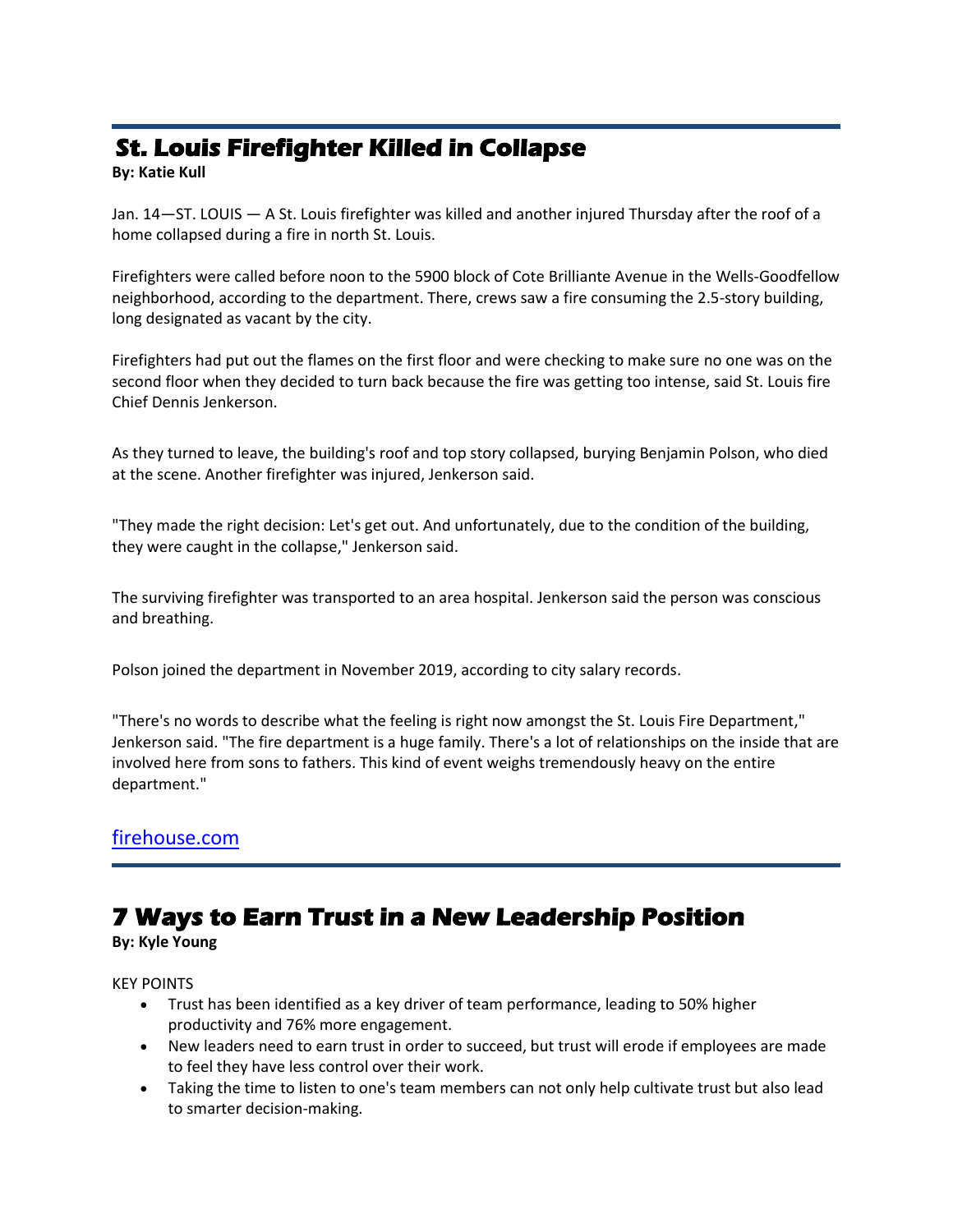Getting hired or promoted to a leadership position is an exciting moment in any career. But while the role might come with a fancy title, a pay raise, and perhaps even your own parking space, you'll need more in order to actually do the job well—starting with the trust of your new team members.

### **1. Establish shared goals.**

The easiest people to trust are those who want the same things as we do. Chances are, your [goals](https://www.psychologytoday.com/us/basics/motivation) as a leader won't perfectly match those of your employees. But with a little digging, you can usually find common ground. For example, you all want the company to succeed. You all want to serve your customers well. And you all (hopefully) believe in the company's mission and core values. Everyone is pursuing the same big-picture goals. You just might have different opinions on how to achieve them.

### [psychologytoday](https://www.psychologytoday.com/us/blog/activating-insights/202201/7-ways-earn-trust-in-new-leadership-position)

## **Chief's Desk Continued**

Regarding, handling complaints, we see the same issues today as outlined in the report. They found that in a period prior to 1998, there were 22 complaints that remained open for 2.5 years. Just an FYI, we filed complaints for five untoward outcomes in 2019. Those complaints remained open for 2.5 years. We received a response after pestering the Bureau for an update for months on end, and only after they finally hired a new Bureau Chief who followed up for us. Again, nothing has really changed since the 1999 report was issued.

Fast forward nearly 23 years later and we are back at the legislature with the 1999 report along with years of recent data supporting our assertion that the problems reported in the late '90s still exist today only they have gotten worse. And here's the kicker, the challenges we are seeing now are a result of ignoring the signs and symptoms as reported by the state's own Auditor General.

So, what does updating the statute actually accomplish?

- 1. It removes the barrier to competition by removing a lengthy and costly court process at the front end of the application process. This is accomplished by allowing the Bureau of EMS staff and the Director of Health Services to make the determination of need. They are, after all, the theoretical experts in the area of EMS. The administrative law judge (ALJ) is a hearing officer and not an expert in EMS, response times, or community need. An appeals process remains in place should someone disagree with the Director's decision.
- 2. It more clearly defines interested parties to include cities, towns, counties, fire districts, and fire authorities. As you recall, the assistant AG assigned to DHS argued that as non-CON holders Prescott and CAFMA had no standing to provide input in a hearing to "update" the response times in CON 62. The AG went so far as to state in writing that we do not understand response times and response time development…. News Mr. AG, that is what fire departments do i.e. we establish, monitor, and update response times regularly. And we do a far better job than the state has ever done.